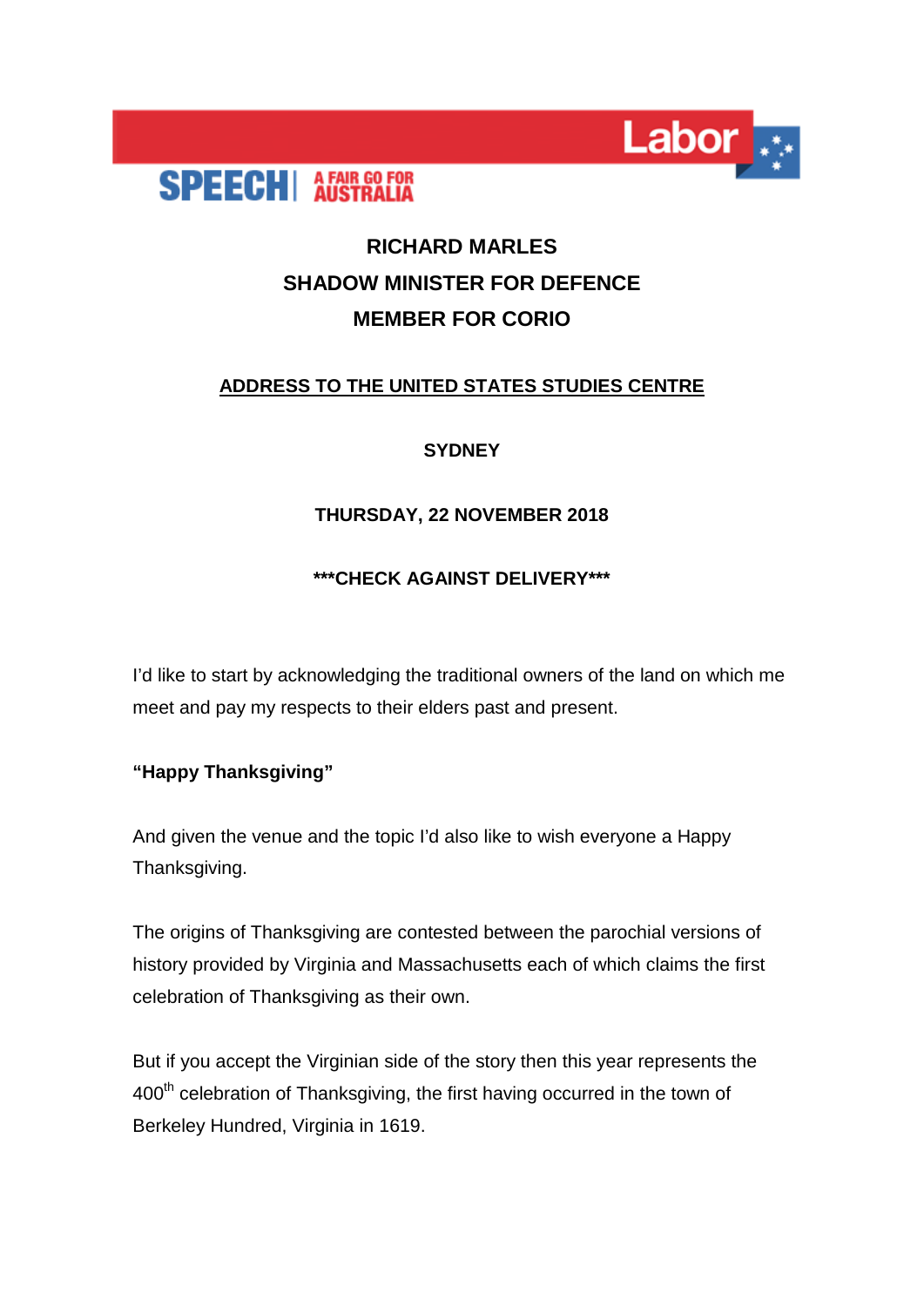There is a defence angle to the holiday. General George Washington celebrated the holiday within the Continental Army, and as President proclaimed it as a national celebration. But the day itself wasn't established as a national holiday until 1863 when Abraham Lincoln proclaimed it as such in thanks for the military successes of the Union Army in the Civil War.

There is also an Australian connection and an early example of the way culture and fellowship flows between our two nations. Because, Thanksgiving is an official holiday on Norfolk Island, where the tradition of Thanksgiving was brought to that community by American whalers. There it is celebrated on the last Wednesday in November rather than the fourth Thursday, so we are still a week away from the local festivities.

Thanksgiving is a celebration of the harvest, but President Washington gave it a broader meaning in that first proclamation by "*acknowledging with grateful hearts the many and signal favours of Almighty God*".

The very special relationship between Australia and the United States extending over a century surely fits that description.

# **"The Alliance is a partnership … based upon shared values"**

The Alliance is a partnership between two countries – on mutual terms – based upon shared values.

Australia and the US are democratic countries which value human rights, freedom of speech and the civilian control of the nations' armed forces. In both countries the rule of law is paramount: no matter how wealthy, no matter how powerful all citizens are equal before the law.

Both countries have worked to establish and defend a global order based on a global rules based system: we have sought to assert the rule of law internationally. And Australia has lived by this.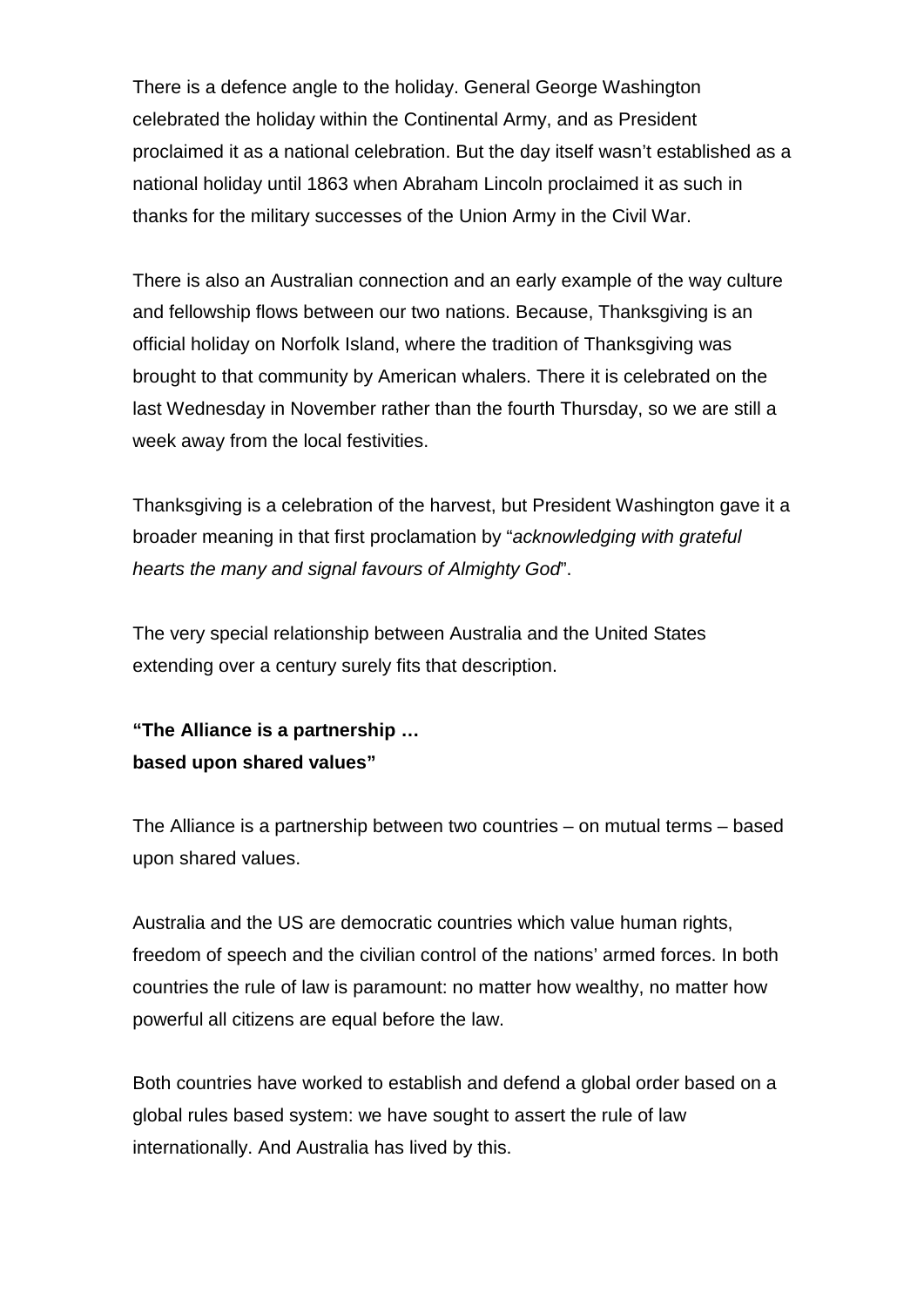When an action against Australia before the International Court of Justice was resolved in favour of Nauru because of environmental degradation during Australia's administration of the island, we accepted the outcome and paid the compensation. If our only reference point to our global behaviour was power, Nauru's claims could have easily been ignored, but we and the United States and many of our closest partners rightly operate according to a different creed.

There is also a comfort in our relations with the US founded in shared language and culture. Both of us are New World countries largely characterised by immigration but with proud indigenous communities. The powerful stories of immigration, of forbears making extraordinary decisions to find better lives, resonate loudly and inform our national characters.

Hollywood is relevant here as well. I've often said that I'm a big fan of foreign movies, particularly the ones from America. That joke only works by the way we almost identify with the stories of Hollywood as being akin to our own. It's therefore no surprise that Australian actors do so well in that environment.

The relationship has also been forged by war.

Since the Battle of Hamel in July 1918 when Lieutenant General John Monash commanded a joint force of US and Australian troops, American and Australian service men and women have fought together side by side in every conflict for more than a hundred years. This shared experience drives deep bonds and deep trust.

And this is reflected today in a truly unique defence relationship. Senior Australian personnel are now embedded, institutionally, within the American armed forces. As just one example, the Deputy Commander of the US Army in the Pacific is an Australian position. Its current occupant is Major General Roger Noble. Previously it has been occupied by Australia's current Chief of Army, Lieutenant General Rick Burr.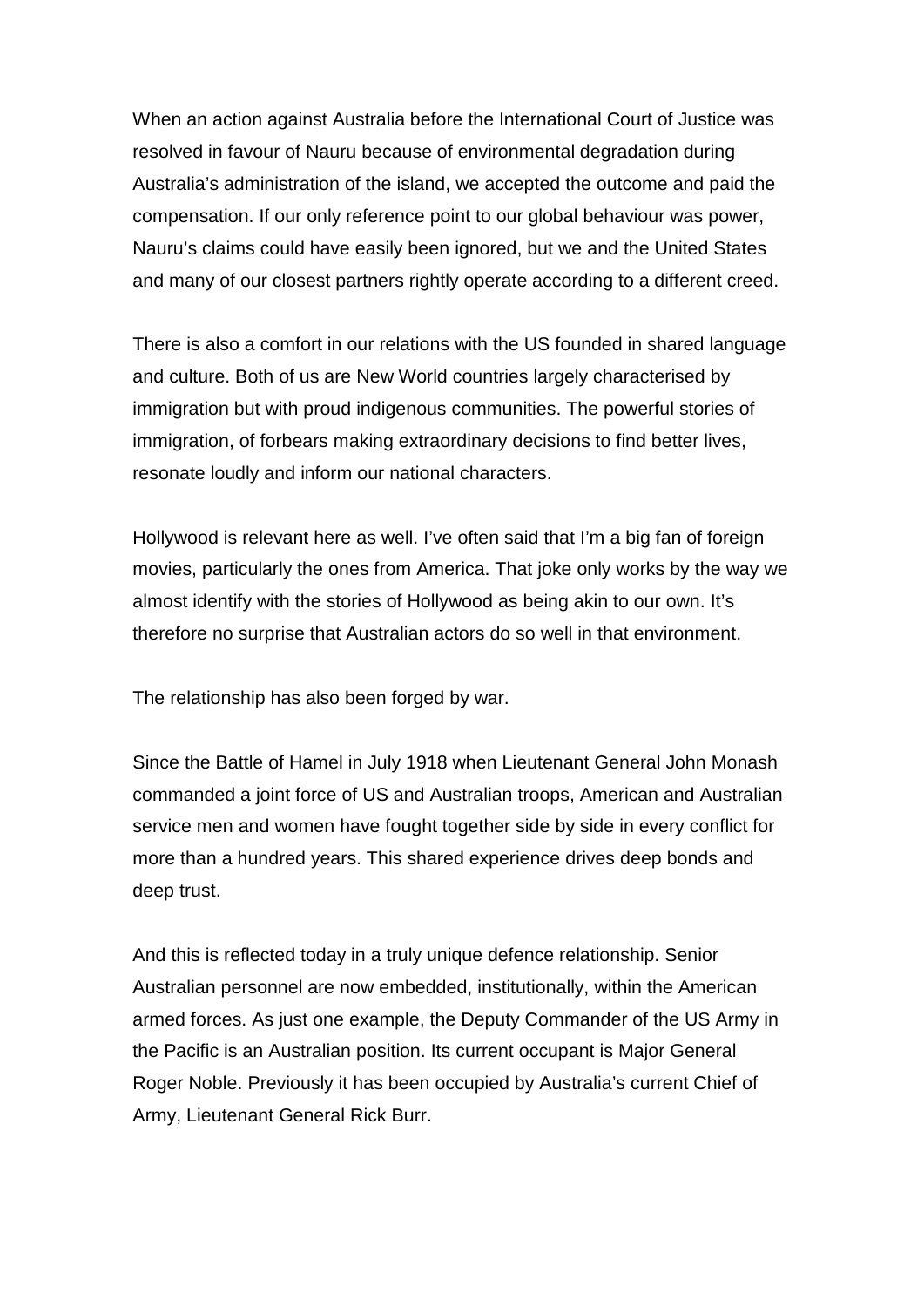While Australians hold these positions they wear the Australian uniform, but they command American personnel and are treated as Americans. Indeed, information provided to them is sometimes done so on the basis of it not being passed on to the Australian Government, and that's OK.

This relationship provides Australia with capability it could not otherwise acquire. It gives us a standing in global affairs we could not otherwise have. And for Australia this is priceless.

All of this is an orthodox statement of the Alliance and its rationale, but often there is a false perception of the Alliance based on misguided assumptions.

The Alliance is not an identical world view shared by the US and Australia.

The world looks very different from a capital on the Atlantic seaboard of a country of 300 million people which is a global superpower, compared to a country of 25 million people located in the Southern Hemisphere in the East Asian time zone and with the world's thirteenth biggest economy. The ship of state that Australia seeks to navigate through the waters of international relations is a very different vessel from that of America, demanding different judgements and different decisions.

And whether or not we understand this, the Americans completely understand it.

Accordingly, the Alliance is not a foreign policy playbook provided to us by the United States on a silver platter. We actually have to work this stuff out for ourselves.

As a consequence, the Alliance is not a vehicle by which America issues us with our orders. The whole idea of Australia somehow being America's deputy sheriff in the region has always been nonsense.

In the very many dealings I've had with the US over the last decade not once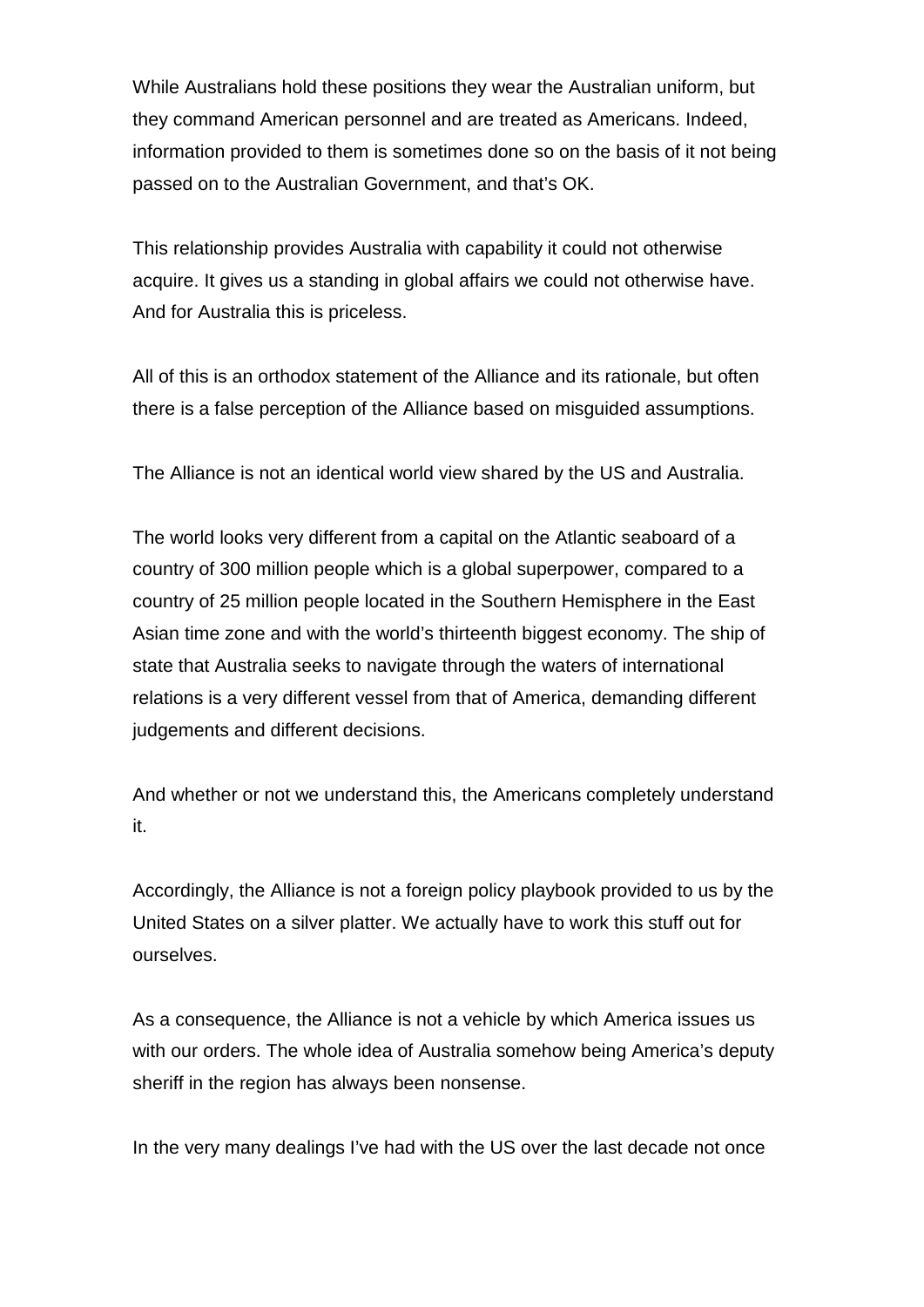have I witnessed America seeking to tell us what to do. Indeed all my dealings have been characterised by the most respectful interactions befitting those of a close friend.

The issue is much less America telling us what to do as it is Australians not falling into a false sense of security that the Alliance can somehow be a proxy for Australian strategic policy. Because it can't, and America has no interest in it being so.

The Alliance maybe a cornerstone of Australia's world view, but the house built upon it has been and must be built with an Australian design and Australian interests in mind.

The acceptance of the existing global rules based order is under challenge in a way it hasn't been since the efforts to build it in the aftermath of the Second World War. China is seeking to reshape it. I don't judge that. I understand China was not at the table when these rules were made. I simply observe it.

But in observing this I also observe that the existing global rules based order and the stability it has provided has been very much in Australia's interest particularly as a trading nation.

The UN Convention on the Law of the Sea, for example, as it operates in the South China Sea is the underpinning of the majority of Australia's trade. Essentially all the trade to both Korea and Japan, two of our five largest trading partners, traverses this body of water.

So a challenge to the established rules based order there goes directly to Australia's national interest at home.

The challenge to the existing rules based order is happening right here in our region. And it is for this reason that the Alliance – a vehicle by which we stand for the existing global rules based order – is as vital and relevant today as it has ever been.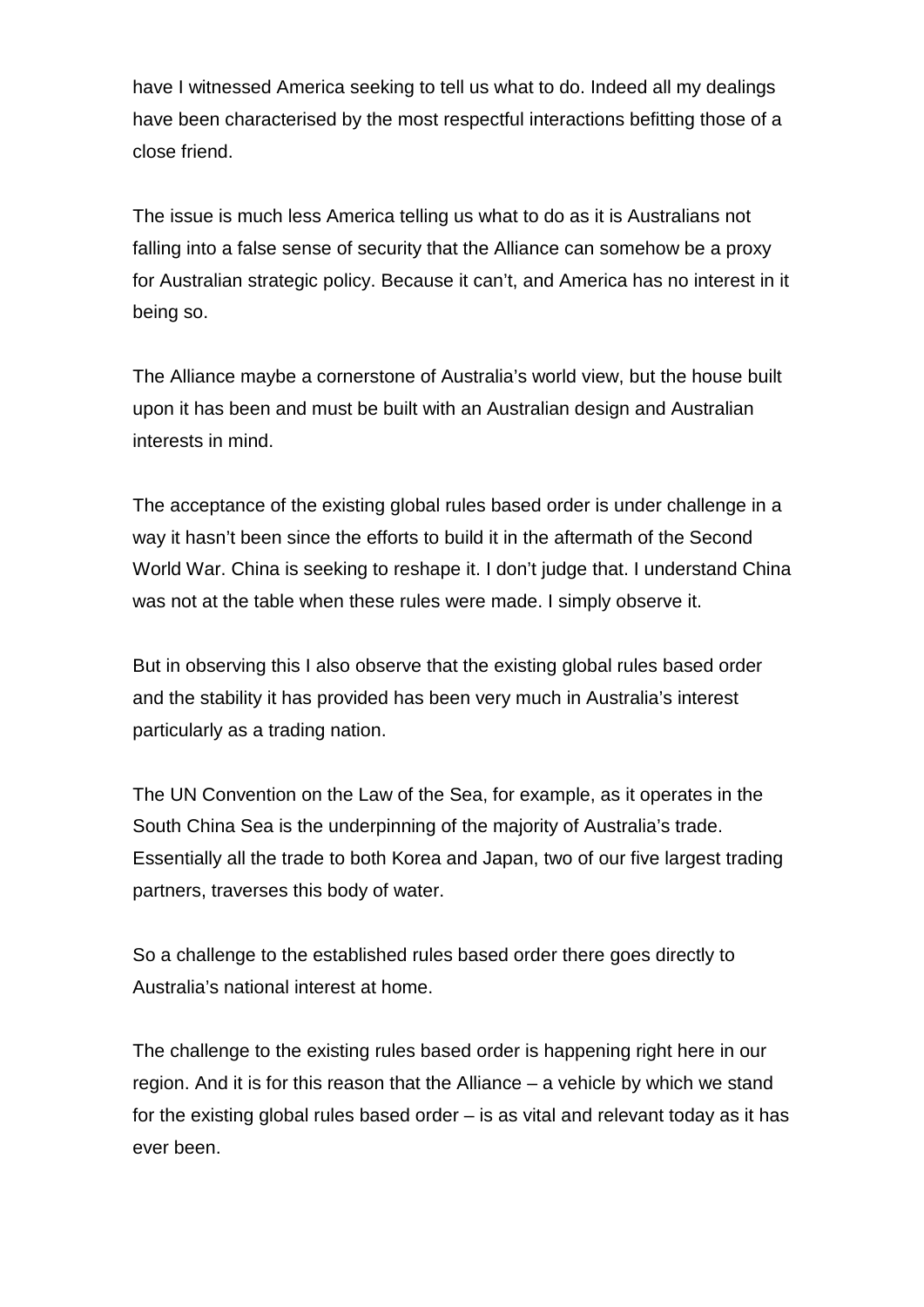In turn this means that the relevance of the Alliance is not a function of the political leadership in either country at any moment in time. It is bigger than that.

To be sure, all of us who interact with the US – politician, public servant, General, captain of industry – get to play a part in the story, but it is a story rooted in shared values and more than a century of history, and so it is far more than the ebb and flow of temporal personalities.

And there is a Thanksgiving in that.

### **"American unpredictability"**

In some parts of the analyst community there is a discussion that begins with an assertion of American unpredictability. And it leads to a question about the ongoing presence of America in the world.

I, for one, believe that the news of a global American retreat is very premature. Indeed the *National Defense Strategy* of the US actually talks of the need to "*Expand Indo-Pacific alliances and partnerships*".

But, for those who make the argument, Exhibit A is America's withdrawal from the Trans Pacific Partnership.

The world and Australia need an economically engaged America. It remains the largest economy in the world. And so long as a democratic nation is in this position it affords the opportunity to write fairer global trade rules.

Accordingly, America reducing its economic presence in East Asia is a deep concern.

It's important to note that this is not simply a result of Donald Trump. At the Democratic National Convention in 2016 a position was adopted that would have committed a Clinton Administration to also withdrawing from the TPP.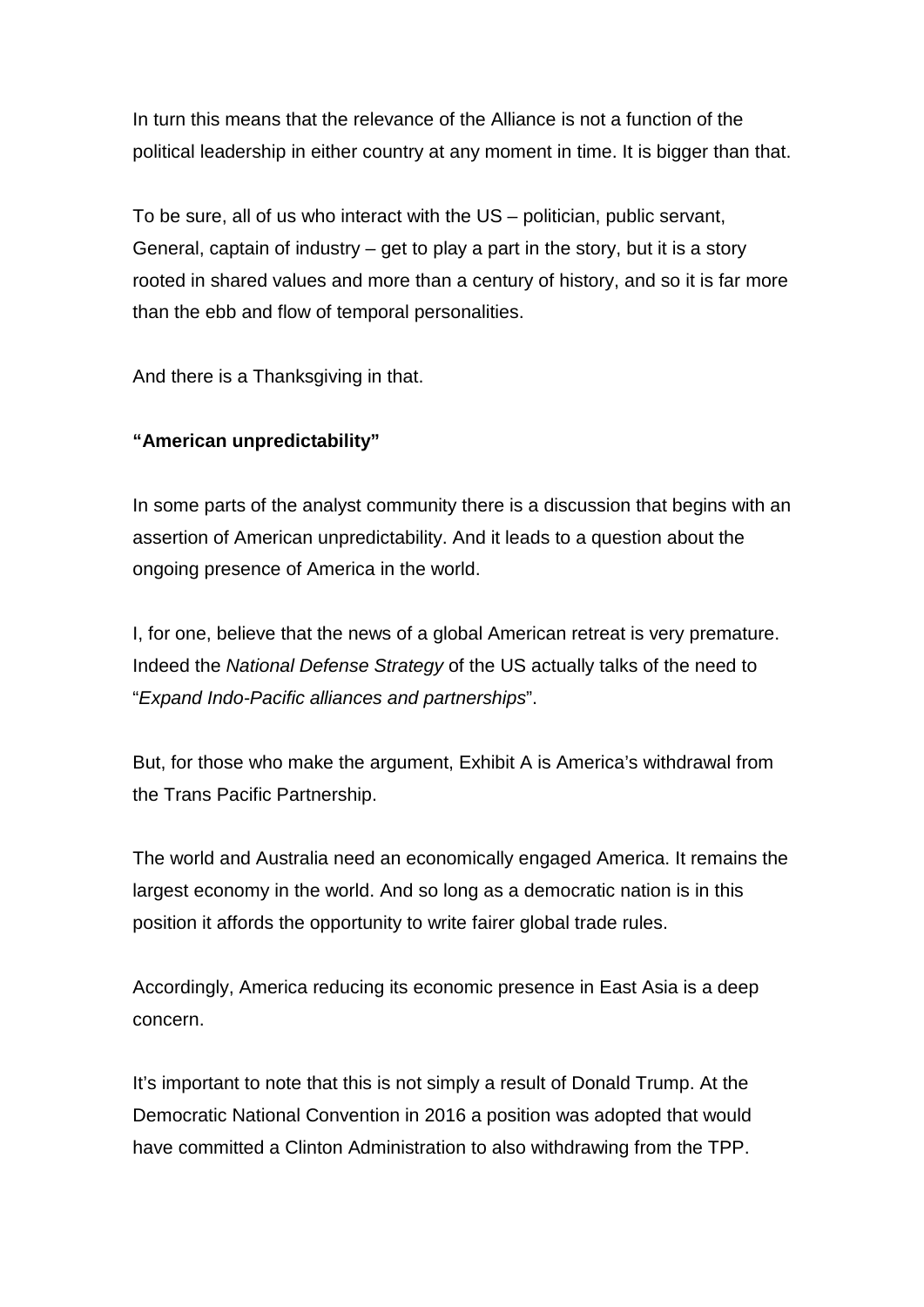At the same time though, the reaction this has caused among like-minded nations is correspondingly heartening. The revival of the TPP by those countries in the Asia-Pacific zone still ambitious for freer trade, and a better set of rules in respect of labour and the environment, has been important. So there is real geo-strategic significance to the TPP and Australia's involvement in it.

Equally concerning is the escalation of trade tensions between China and the US. The consequences of this are there for all to see in the failure by APEC to arrive at a communique emanating from the Port Moresby meeting over the weekend.

A trade war between these countries will not be good for the global economy and therefore it is not in Australia's economic interest. Nor is it in our security interest either. From the perspective of Australia the world looks a lot safer when the US and China are talking and trading.

American intent when it comes to North Korea has also been confusing.

The problem of North Korean nuclear ambition has existed for decades. And the problem needs to be seen in the context of that period of time.

A nuclear enabled North Korea would represent a major setback to the cause of nuclear non-proliferation. Indeed North Korean actions are arguably the biggest repudiation of the Non Proliferation Treaty (NPT) there has been.

The NPT has actually been a significant success story in global decision making. The global stockpile of nuclear weapons has decreased over 80 per cent since it was signed. But a recognised nuclear enabled North Korea has the potential to turn this on its head. For not only would it see North Korea become a nuclear power it would place unwanted pressure on countries such as South Korea, Japan and even Vietnam to move down the same path.

So this has been and will be a global problem stretching over half a century.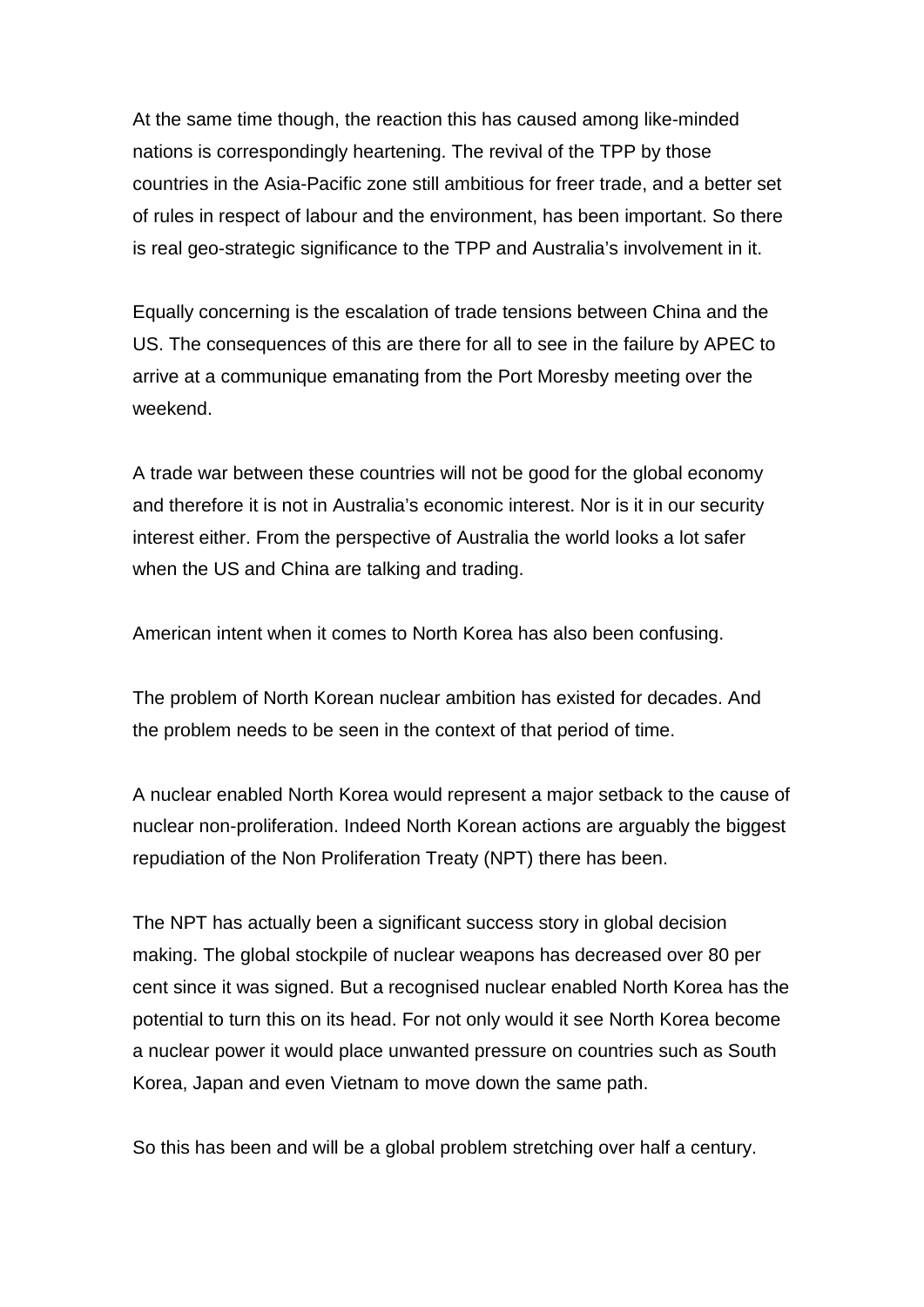In this context the initial course of the Trump Administration on North Korea offered much promise. In presenting a harder edge to North Korea and obtaining unprecedented Chinese cooperation in the implementation of sanctions a global pressure was brought to bear upon North Korea which had the chance of genuinely dealing with this issue.

But the summit between President Trump and Kim Jong-un in Singapore and its outcomes is less clear. The communique appears to contain little commitment on the part of North Korea to denuclearise other than a statement of a long term intent which appears weaker than the commitments North Korea made back in 1994. And an undertaking to stop testing is of little significance if North Korea has already completed its intended program of testing.

At the same time it is hard to maintain pressure on North Korea on the one hand while providing it the legitimacy of a presidential dialogue on the other.

While the immediacy of this issue may have passed – although it is difficult to be sure – it's hard not to feel that the nuclear ambition of North Korea continues and as such so does this problem with the potential for it to raise its head again in future years.

As an aside the question of North Korea's nuclear ambition raises the issue of the ratification of the Nuclear Ban Treaty (Ban Treaty) which is currently being promoted by the International Campaign to Abolish Nuclear Weapons.

While all of us fervently desire a world free of nuclear weapons, the Ban Treaty represents a different architecture in seeking to achieve this than the NPT.

The immediate declaring of any nuclear arsenal to be illegal at international law as provided for by the Ban Treaty sounds appealing. But a flaw in the architecture is that not a single nuclear power is participating in it. So its effect is simply the non-nuclear world thumbing its nose at the nuclear world.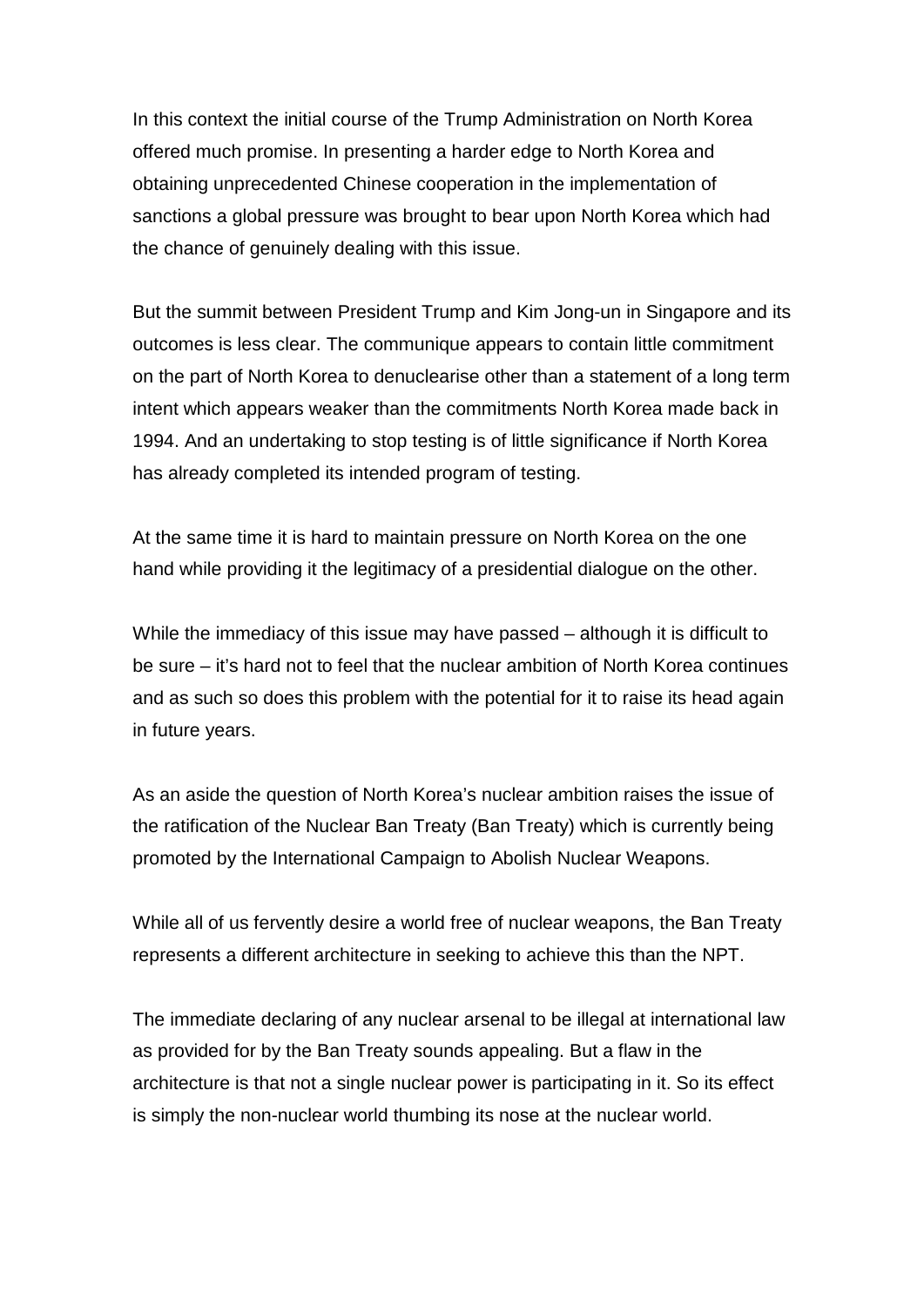Were that its only impact it might be harmless. But in offering a different architecture to the NPT it has the potential to undermine the NPT. For starters the verification elements of the Ban Treaty are arguably weaker than the NPT. But more significantly its whole implication is that the NPT is impotent.

As I've stated the NPT has been a success. The NPT was first ratified by the United States and the Soviet Union in 1970. By the mid 1980s the number of nuclear devices in the world had surpassed 70,000. But today there are less than 10,000.

So to devalue the NPT right now, particularly given the actions of North Korea, would be a strategic mistake. It would down-grade a vital global norm which is the world's best hope of keeping nuclear proliferation in check at this critical juncture in time.

It might also be interpreted as Australia repudiating America's extended nuclear deterrence at a time when it alone would be protecting us from the reach of North Korea's weapons. And it would potentially be inconsistent with the Alliance.

The motivation behind the Ban Treaty is worthy. It has certainly helped put energy into the global debate around removing nuclear weapons. It reminds us that beyond the NPT there is the need to see an extension of the New START Treaty, for the negotiation of a follow on treaty from New START, and the need to have all nations including the United States, China and North Korea ratify the Comprehensive Test Ban Treaty. But that said, the effect of the Ban Treaty has the potential to be counter-productive.

An argument about American unpredictability inevitably centres on President Trump. As I've said previously, he is a President who sees unpredictability as a virtue. He might argue that this is a trait which has served him well in other times in his life.

Whether or not this is true, as an American ally this unpredictability presents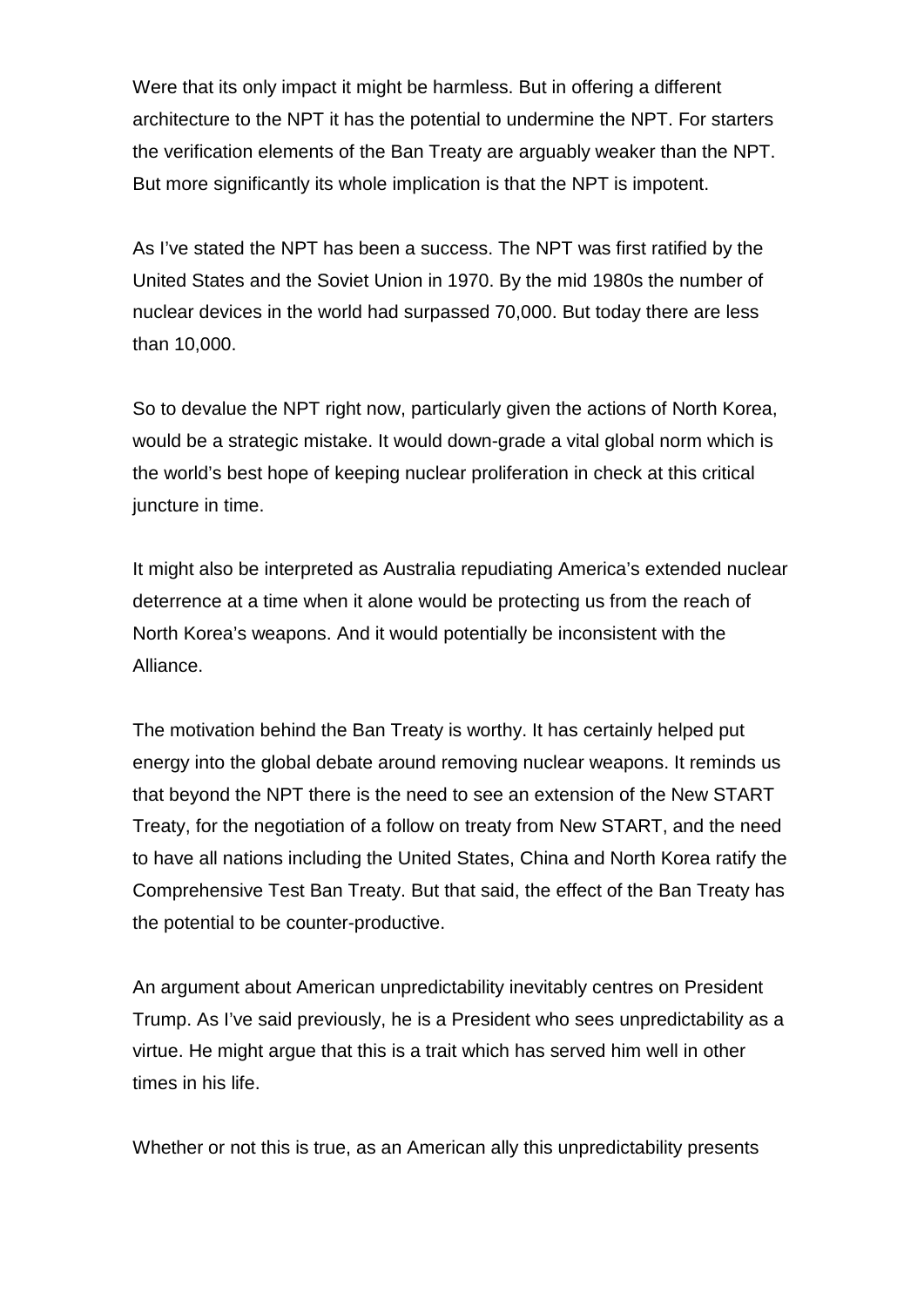challenges.

At the same time there are many analysts who will make an argument that an American retreat from the world is a deeper issue than the current President – the TPP being a case in point.

While I'm not so sure about this, I am sure that Australian behaviour in the world must contemplate bearing a heavier strategic load. For at the very least sharing more of the strategic burden of thought with the US must help in keeping America engaged in East Asia.

#### **"Australian leadership in the context of the Alliance"**

It is against this background that we must provide Australian leadership in the context of the Alliance.

In my experience this would be viewed as a welcome development on the part of the Americans and give a greater mutuality to the Alliance.

Nowhere within the Alliance is Australian leadership more important than in the Pacific.

Our bilateral relationship with the United States is very broad in scope. Not only does it cover defence, but it includes: the economy, scientific cooperation, medical research, and education. Across the breadth of this relationship, the dynamic is largely characterised by Australia looking to America's lead. This is understandable. America is very large. We are about one twelfth its size.

Yet in one area the US invariably looks to us for leadership and that is in the Pacific. This is where America should see what we look like as a leader.

For a long time I have felt that we have not provided this leadership and in the process have left the Americans feeling bemused at our reluctance to lead.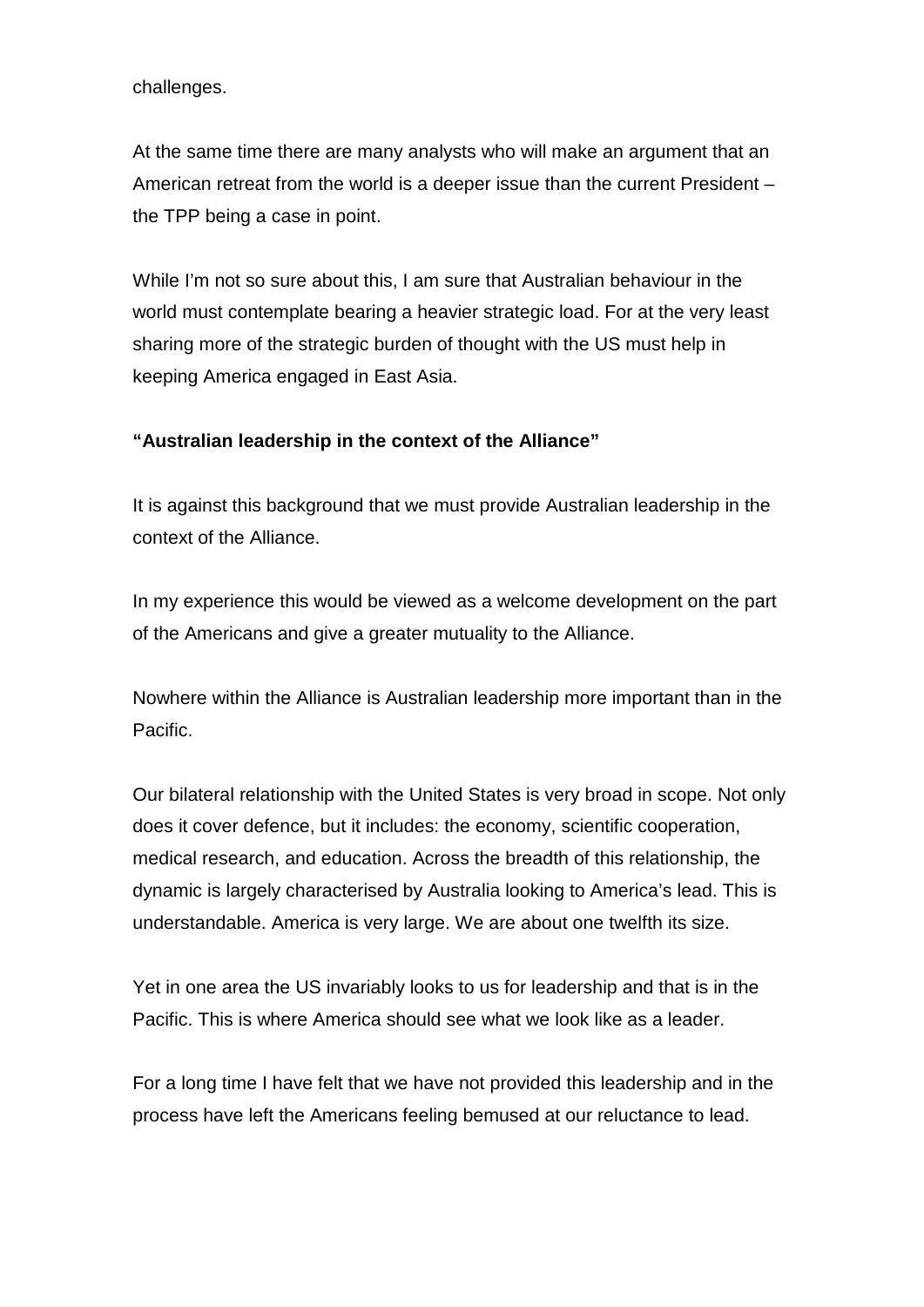If we are to have any hope of attempting to shape the strategic events which are changing our world then fulfilling expectations of our own leadership is essential. This is defined in the Pacific.

Thankfully we are now starting to see the Pacific assume the role in our world view that it deserves. The speech made last month by Bill Shorten made it clear that under a Shorten Labor Government the Pacific would assume a preeminent place in Australia's strategic policy.

In recent weeks the Prime Minister has followed suit.

But while these Government announcements are to be welcomed, more needs to be done. There must be a transformational shift in Australian attitudes to the Pacific, which in turn must be sustained, if we are to establish an Australian leadership on this issue within the Alliance.

Our leadership within the Alliance must also extend beyond the Pacific.

Australia has long experience in dealing with the countries of ASEAN. They are our neighbours with whom we have deep ties.

This is also a part of the world where our opinions matter.

The role played by Foreign Minister Gareth Evans in Cambodia in the early nineties serves as the exemplar of Australian leadership in South-East Asia.

But it is an example of leadership which is all too rare in Australia's strategic policy.

While we continue to be active, and have – for example – assisted the Philippines in Marawi along with the United States in fighting Islamic extremism, we have not returned to the heights of Australian leadership which Gareth's efforts embodied.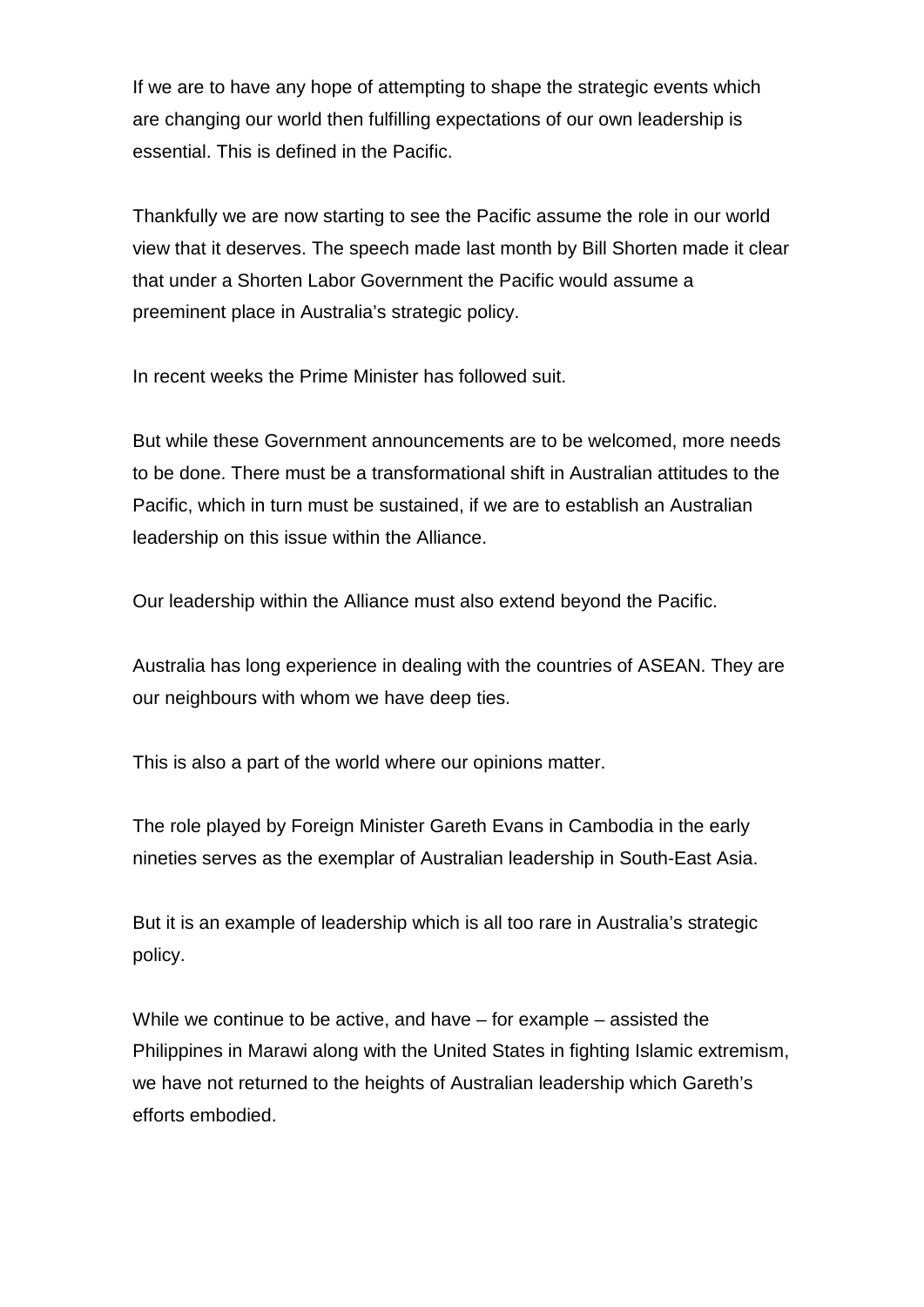One wonders, for instance, how a greater effort in assisting Myanmar over the last two decades during its transition might have been able to make a real difference for that nation today.

The countries of ASEAN are fundamental to our future. Increasingly we have much in common. Indeed the issues raised by the changing roles of both China and the US look very similar whether seen through the eyes of Australia, Singapore or Indonesia. And so we need to work with them and build relationships which make us allies in dealing with our shared strategic circumstances.

Being an active player in the regional architecture is essential. We have a significant history here. Paul Keating was a leader in the establishment of APEC. Kevin Rudd played an important role in encouraging the US to join the East Asian Summit and elevate it to the leaders' level. This has provided a key forum in which the leaders of China, the US and Russia come together with the leaders of other nations in East Asia and discuss security issues.

Going forward, the trilateral dialogue between ourselves the US and Japan, and the Quad which includes India, are places where Australia can discuss issues of concern and interest in the region with like-minded countries.

Central to all of these endeavours is the broadest engagement possible by Australia. This is how we learn. This is how we discover the way forward through a challenging set of circumstances. This is how we make common cause with the broadest set of countries possible which certainly includes the United States but also goes beyond the United States.

And this is the way we play a leadership role within the Alliance by being a thoughtful contributing partner to the United States in East Asia.

The Marine rotation in Darwin is a very tangible way in which Australia is playing a bigger role within the Alliance. Initiated under the Gillard Government, it took time to settle in, but now is regarded as a great success for both the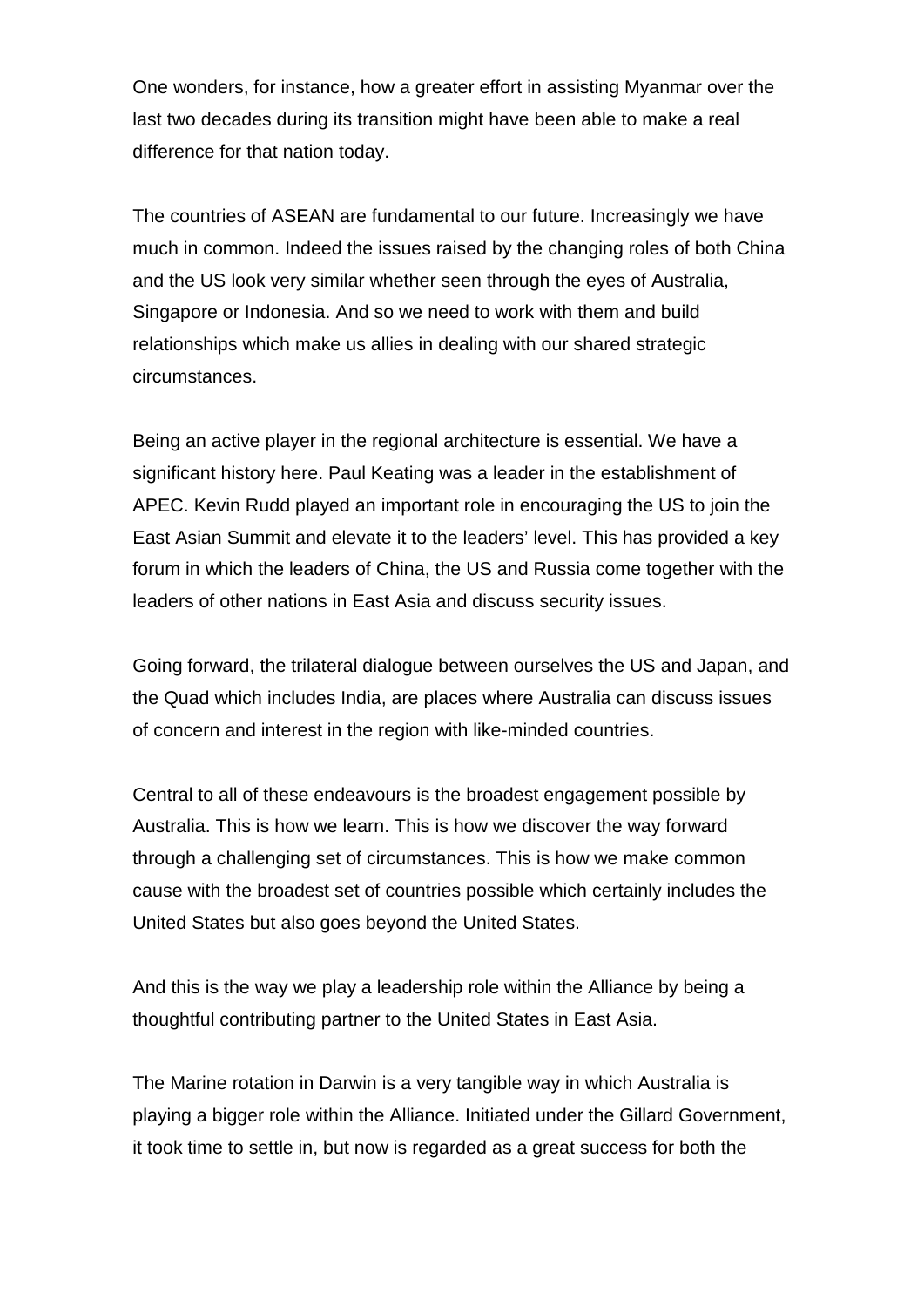Marines and the Australian Defence Force. I was in Darwin earlier in the week and importantly the local community have embraced the Marine presence.

This is in our interest. This is an activity which plays a part in keeping the United States engaged.

There is no need for haste. It's important that our near neighbours such as Indonesia see that this is an opportunity for them as well. Indeed the opportunities for Indonesia and other South East Asian and Pacific nations to participate in higher level exercises in the Top End should be increased by the Marine presence.

But as we go forward our eyes should be constantly on how to build the Marine presence. This is an activity which should grow.

Australia's place in the Alliance can also be enhanced by growing a more capable defence industry.

I've spoken before about the need for developing a proper rationale underpinning Australia's defence industry. It is good that we are seeking to build more of Australia's platforms here, but a defence industry policy should not simply be a proxy for an industry policy.

Having a defence industry is a decision that needs to be based upon a strategic rationale. And in Australia's case that means the opportunity we gain from defence industry projecting our nation and increasing Australia's strategic weight.

This is particularly true within the Alliance.

Already Australian defence industry companies GE Aviation Systems Australia, Quickstep, TAE and H.I. Fraser in Williamtown and Amberley will be playing a significant role in providing a sustainment and maintenance base for the Joint Strike Fighter (JSF) in East Asia. This will assist in maintaining Australia's JSFs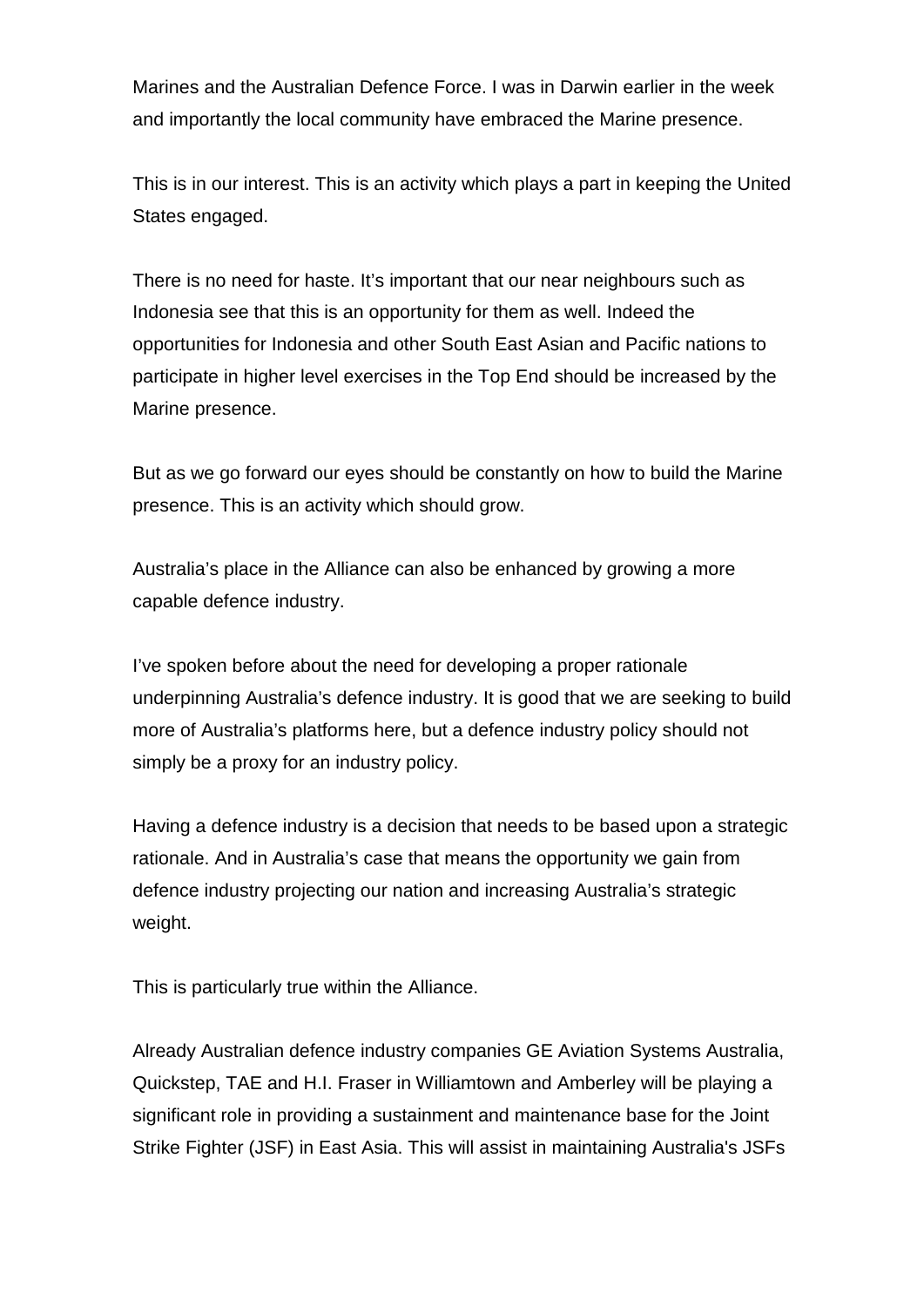but it will also play a role in maintaining other JSFs in the region including those in South Korea and Japan, and potentially Singapore. And as the global model for maintaining the JSFs is operated by the United States this directly projects Australia's capability within the Alliance.

In the future, as Fremantle grows its capacity to sustain and maintain Australia's Navy, there is an opportunity for it to play more of a role in the maintenance and sustainment of our allies' navies which are operating in and around the Indian Ocean. This includes the US Navy. And similarly, some US Army Vessels operating in Kwajalein in the Marshall Islands are already being maintained in Cairns. We should actively pursue opportunities to perform work of this kind in the future as well.

At the heart of all this is the need for a more active role on the part of the Australian Government in promoting Australian defence industry within the context of the Alliance.

I do acknowledge the efforts that Christopher Pyne has made in this regard. He is to be commended. (Both those comments are off the record.) But more can and should be done.

The Australian company, Austal, is currently bidding to build the next generation of frigates for the US Navy. Already Austal is building ships for the US Navy in Mobile Alabama and I had the opportunity to visit its extraordinary shipyard there last year. The Littoral Combat Ship and the Expeditionary Fast Transport Ship are both new age aluminium hulled vessels playing their part in the US Navy and in the process building Australia's presence in the Alliance.

We do not value enough the ambassadorial role this company is playing on behalf of Australia within the United States. It is profound and it adds to Australia's strategic weight.

So Australia has an interest in Austal being successful in the US frigate tender. It is time we took a leaf out of Menna Rawlings' book, the wonderful UK High